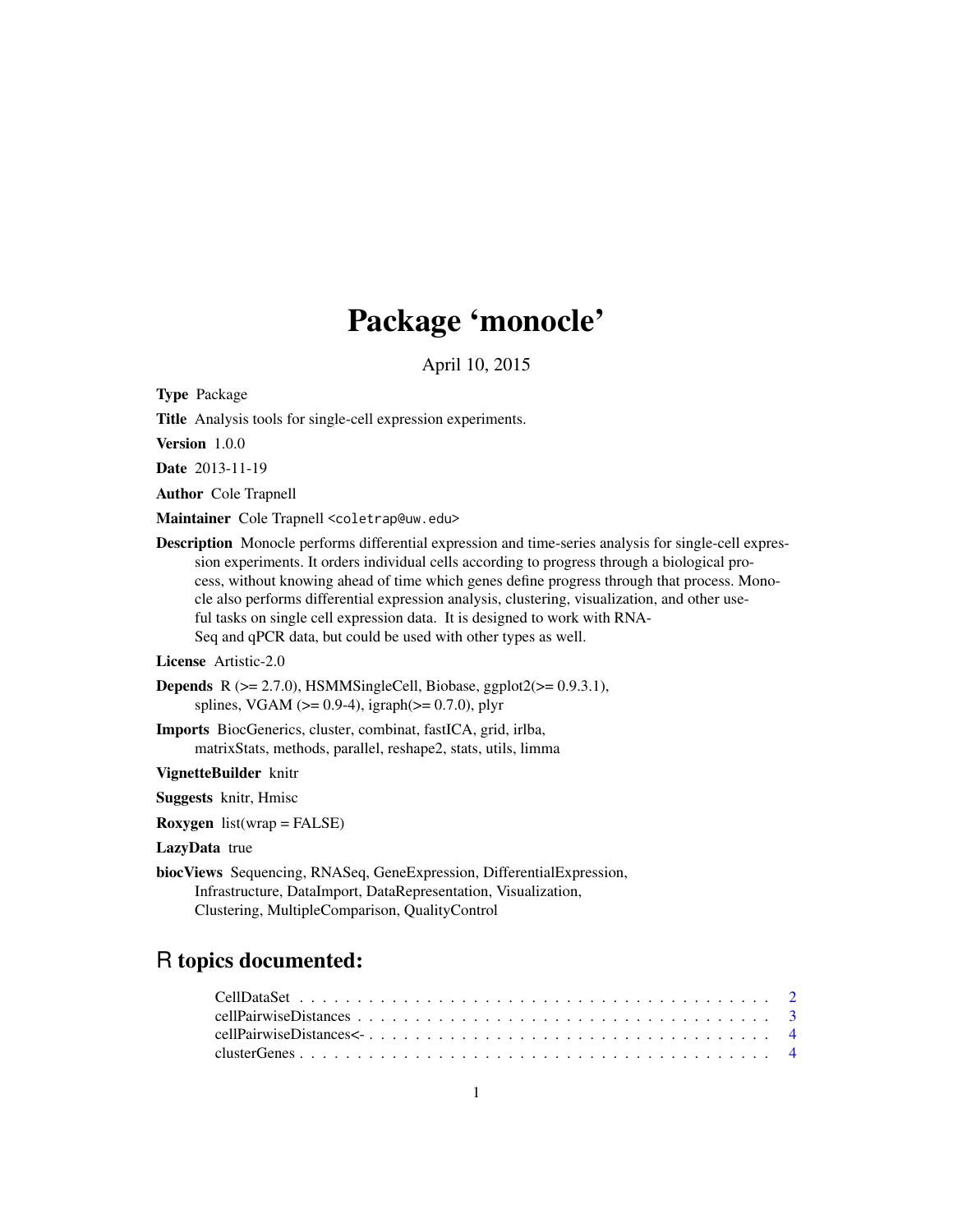<span id="page-1-0"></span>

|       |                                                                                                                   | 5              |
|-------|-------------------------------------------------------------------------------------------------------------------|----------------|
|       |                                                                                                                   | 6              |
|       |                                                                                                                   | $\overline{7}$ |
|       |                                                                                                                   | $\overline{7}$ |
|       | $minSpanningTree \leq \ldots \ldots \ldots \ldots \ldots \ldots \ldots \ldots \ldots \ldots \ldots \ldots \ldots$ | -8             |
|       |                                                                                                                   | -9             |
|       |                                                                                                                   |                |
|       |                                                                                                                   |                |
|       |                                                                                                                   |                |
|       |                                                                                                                   |                |
|       |                                                                                                                   |                |
|       |                                                                                                                   |                |
|       |                                                                                                                   |                |
|       |                                                                                                                   |                |
|       |                                                                                                                   |                |
|       |                                                                                                                   |                |
|       |                                                                                                                   |                |
|       |                                                                                                                   |                |
|       |                                                                                                                   |                |
|       |                                                                                                                   |                |
|       |                                                                                                                   |                |
|       |                                                                                                                   |                |
| Index |                                                                                                                   | 22             |

CellDataSet *The CellDataSet class*

#### Description

The main class used by Monocle to hold single cell expression data. CellDataSet extends the basic Bioconductor ExpressionSet class.

# Details

This class is initialized from a matrix of expression values Methods that operate on CellDataSet objects constitute the basic Monocle workflow.

#### Slots

- reducedDimS: Matrix of class "numeric", containing the source values computed by Independent Components Analysis.
- reducedDimW: Matrix of class "numeric", containing the whitened expression values computed during Independent Components Analysis.
- reducedDimA: Matrix of class "numeric", containing the weight values computed by Independent Components Analysis.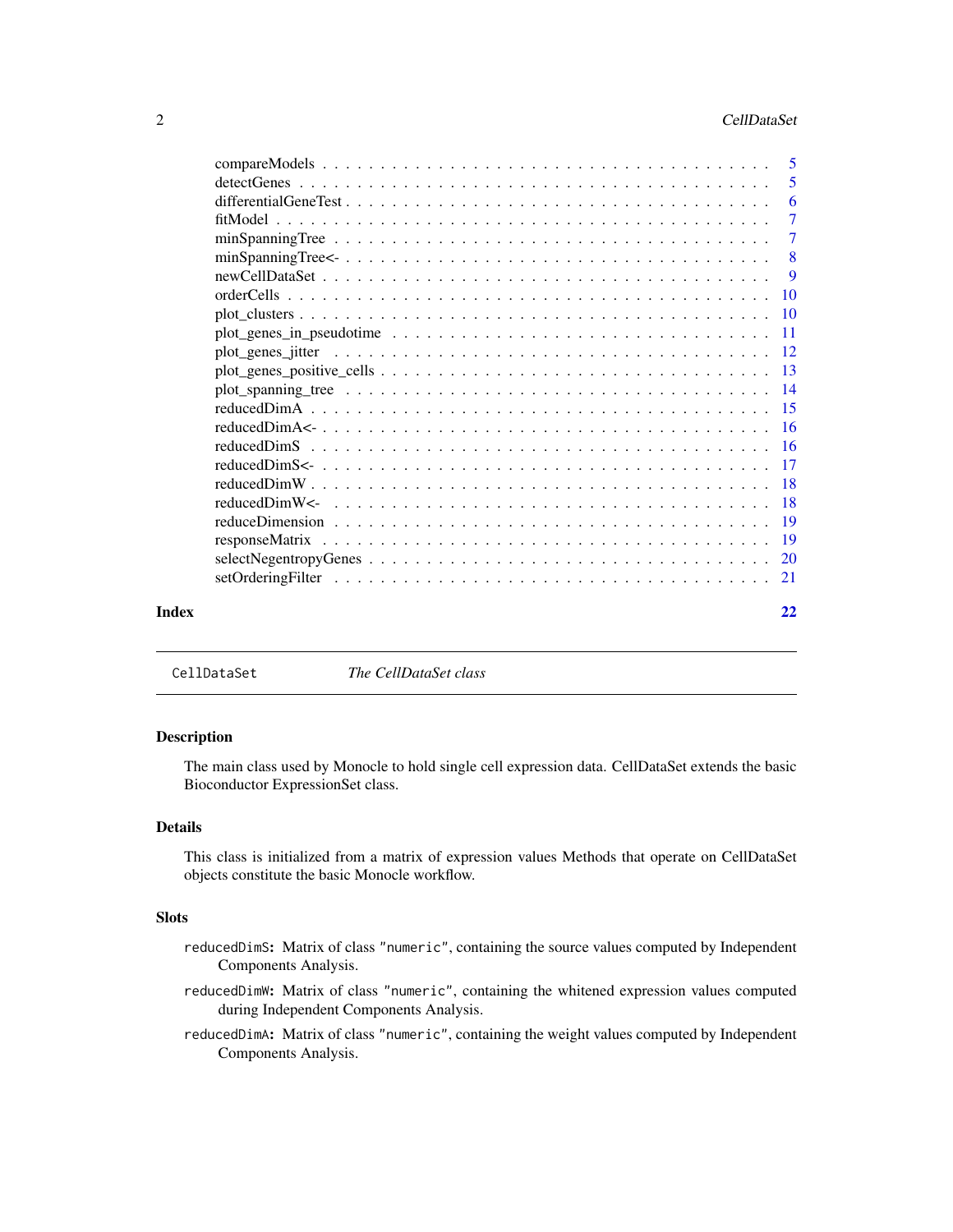- <span id="page-2-0"></span>minSpanningTree: Object of class "igraph", containing the minimum spanning tree used by Monocle to order cells according to progress through a biological process.
- cellPairwiseDistances: Matrix of class "numeric", containing the pairwise distances between cells in the reduced dimension space.
- expressionFamily: Object of class "vglmff", specifying the VGAM family function used for expression responses.
- lowerDetectionLimit: A "numeric" value specifying the minimum expression level considered to be true expression.

cellPairwiseDistances *Retrieves a matrix capturing distances between each cell in the reduced-dimensionality space*

#### Description

Retrieves a matrix capturing distances between each cell in the reduced-dimensionality space

#### Usage

```
cellPairwiseDistances(cds)
```
#### Arguments

cds expression data matrix for an experiment

# Value

A square, symmetric matrix containing the distances between each cell in the reduced-dimensionality space.

# Examples

```
data(HSMM)
D <- cellPairwiseDistances(HSMM)
```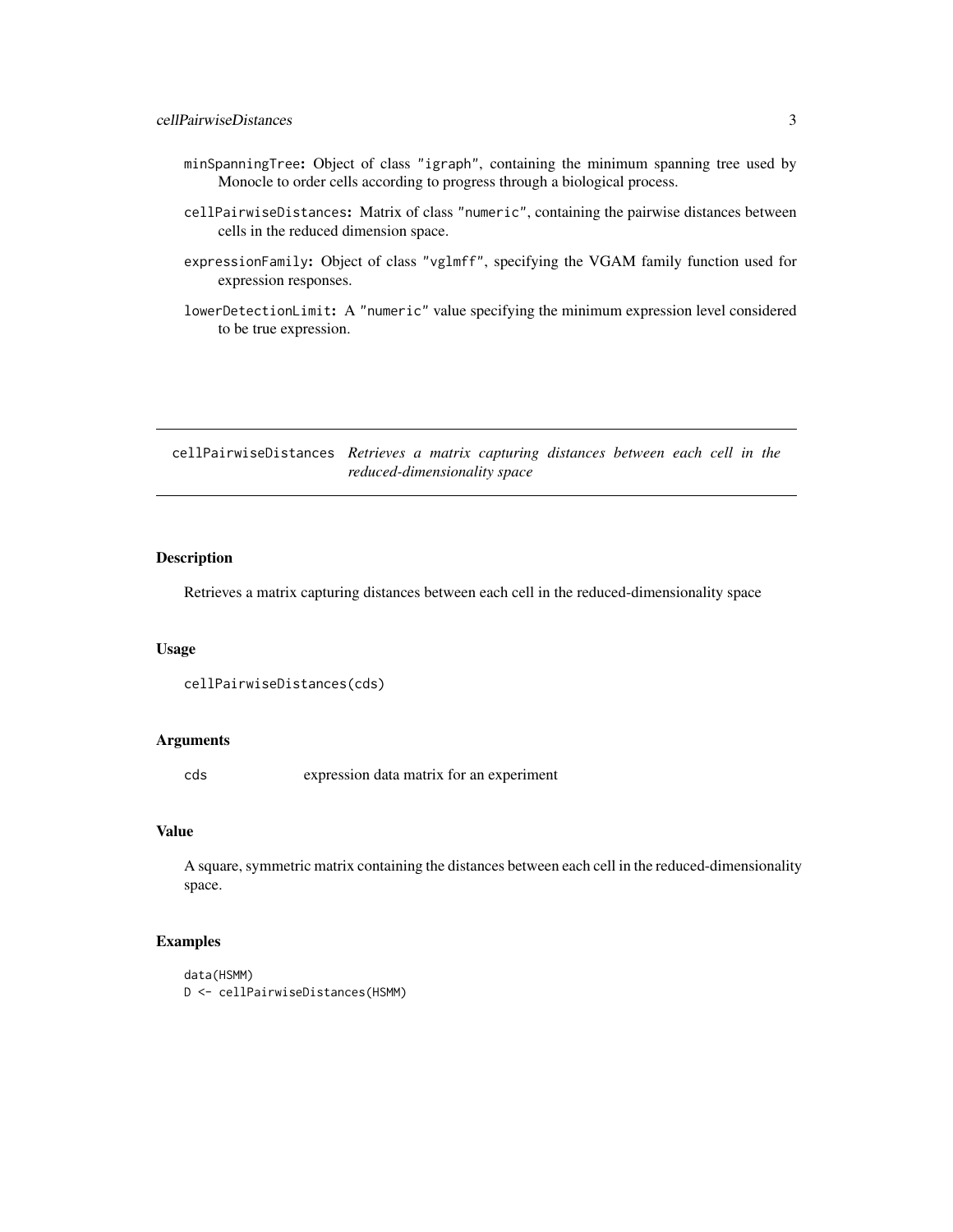```
cellPairwiseDistances<-
```
*Sets the matrix containing distances between each pair of cells used by Monocle during cell ordering. Not intended to be called directly.*

#### Description

Sets the matrix containing distances between each pair of cells used by Monocle during cell ordering. Not intended to be called directly.

#### Usage

cellPairwiseDistances(cds) <- value

#### Arguments

| cds   | A CellDataSet object.                                                   |
|-------|-------------------------------------------------------------------------|
| value | a square, symmetric matrix containing pairwise distances between cells. |

#### Value

An updated CellDataSet object

| clusterGenes | Plots the minimum spanning tree on cells. |  |
|--------------|-------------------------------------------|--|
|--------------|-------------------------------------------|--|

# Description

Plots the minimum spanning tree on cells.

#### Usage

```
clusterGenes(expr_matrix, k, method = function(x) { as.dist((1 -
  cor(t(x)))/2) }, ...)
```
#### Arguments

| expr_matrix             | a matrix of expression values to cluster together   |
|-------------------------|-----------------------------------------------------|
| k                       | how many clusters to create                         |
| method                  | the distance function to use during clustering      |
| $\cdot$ $\cdot$ $\cdot$ | extra parameters to pass to pam() during clustering |

# Value

a pam cluster object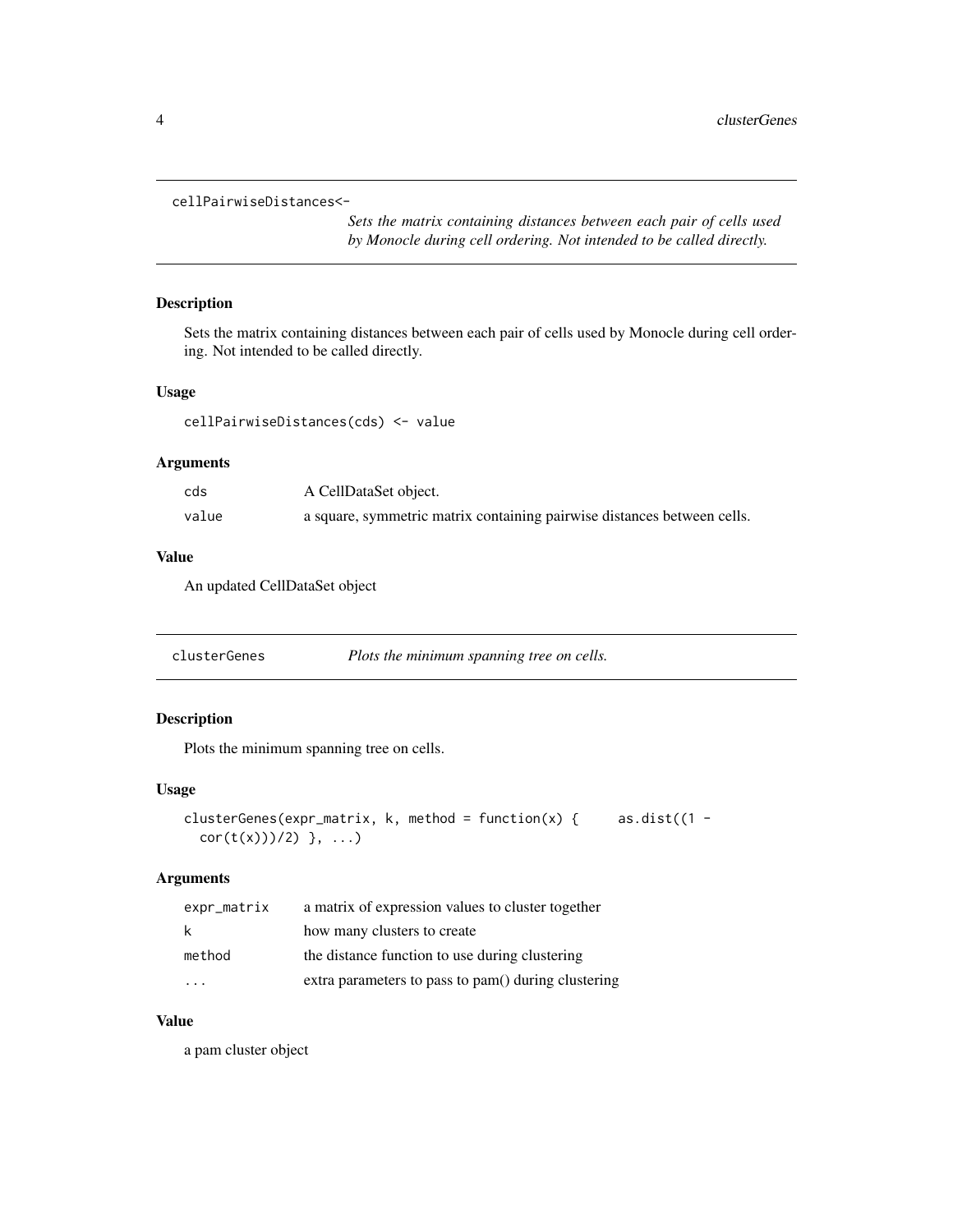#### <span id="page-4-0"></span>compareModels 5

#### Examples

```
## Not run:
full_model_fits <- fitModel(HSMM[sample(nrow(fData(HSMM_filtered)), 100),], modelFormulaStr="expression~sm.ns(F
expression_curve_matrix <- responseMatrix(full_model_fits)
clusters <- clusterGenes(expression_curve_matrix, k=4)
plot_clusters(HSMM_filtered[ordering_genes,], clusters)
```
## End(Not run)

compareModels *Compare model fits*

#### Description

Performs likelihood ratio tests on nested vector generalized additive models

#### Usage

```
compareModels(full_models, reduced_models)
```
#### Arguments

| full_models | a list of models, e.g. as returned by fit Models(), forming the numerators of the |
|-------------|-----------------------------------------------------------------------------------|
|             | L.R.Ts.                                                                           |
|             |                                                                                   |

reduced\_models a list of models, e.g. as returned by fitModels(), forming the denominators of the L.R.Ts.

#### Value

a data frame containing the p values and q-values from the likelihood ratio tests on the parallel arrays of models.

| detectGenes | Sets the global expression detection threshold to be used with this Cell-<br>DataSet. Counts how many cells each feature in a CellDataSet object |
|-------------|--------------------------------------------------------------------------------------------------------------------------------------------------|
|             | that are detectably expressed above a minimum threshold. Also counts<br>the number of genes above this threshold are detectable in each cell.    |

#### Description

Sets the global expression detection threshold to be used with this CellDataSet. Counts how many cells each feature in a CellDataSet object that are detectably expressed above a minimum threshold. Also counts the number of genes above this threshold are detectable in each cell.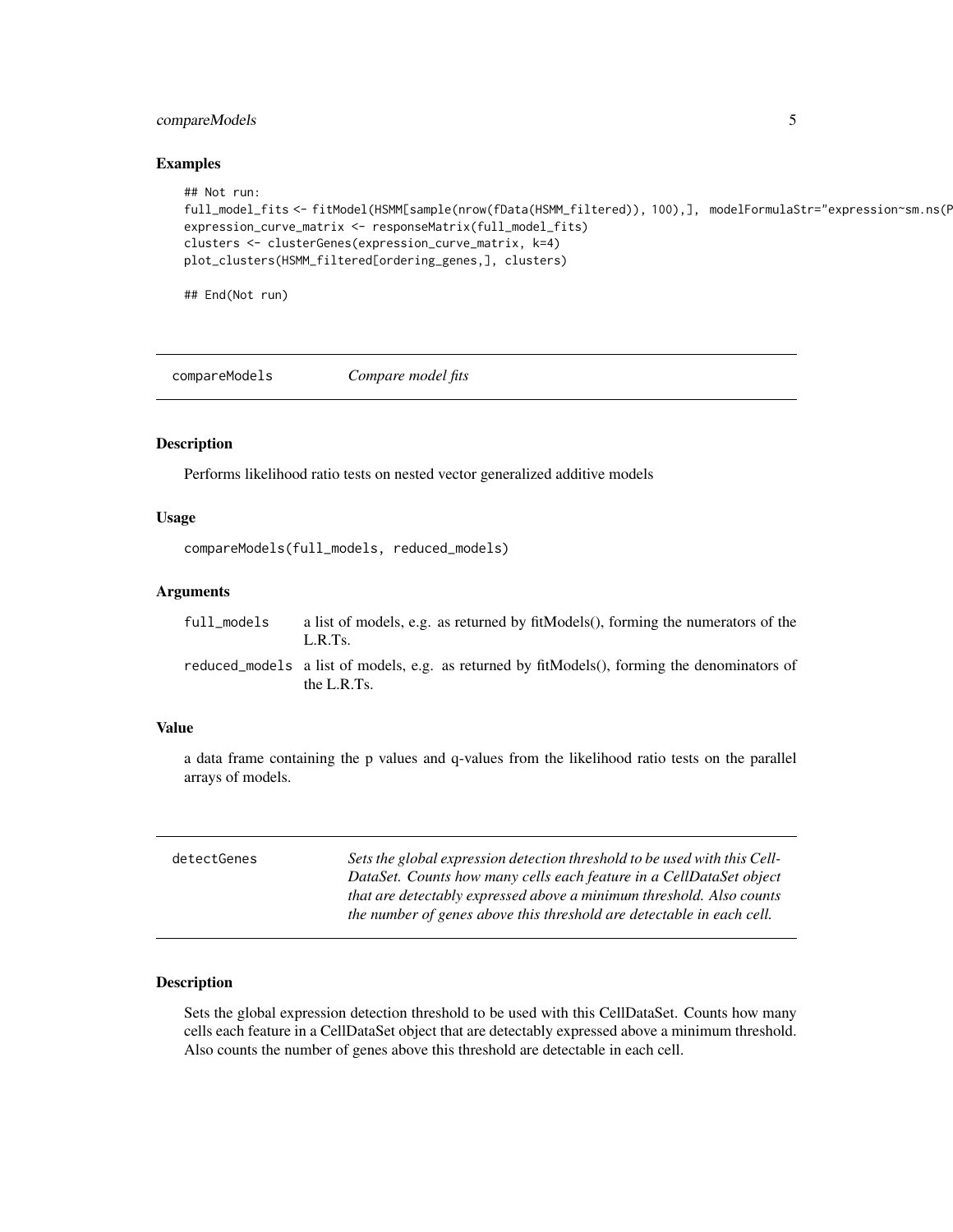#### Usage

```
detectGenes(cds, min_expr = NULL)
```
## Arguments

| cds      | the CellDataSet upon which to perform this operation |
|----------|------------------------------------------------------|
| min_expr | the expression threshold                             |

### Value

an updated CellDataSet object

# Examples

```
data(HSMM)
HSMM <- detectGenes(HSMM, min_expr=0.1)
```

| differentialGeneTest | Tests each gene for differential expression as a function of progress   |
|----------------------|-------------------------------------------------------------------------|
|                      | through a biological process, or according to other covariates as spec- |
|                      | ified.                                                                  |

### Description

Tests each gene for differential expression as a function of progress through a biological process, or according to other covariates as specified.

#### Usage

```
differentialGeneTest(cds,
  fullModelFormulaStr = "expression~sm.ns(Pseudotime, df=3)",
  reducedModelFormulaStr = "expression~1", cores = 1)
```
#### Arguments

| cds                    | a CellDataSet object upon which to perform this operation                                                                                      |  |  |
|------------------------|------------------------------------------------------------------------------------------------------------------------------------------------|--|--|
| fullModelFormulaStr    |                                                                                                                                                |  |  |
|                        | a formula string specifying the full model in differential expression tests (i.e.                                                              |  |  |
|                        | likelihood ratio tests) for each gene/feature.                                                                                                 |  |  |
| reducedModelFormulaStr |                                                                                                                                                |  |  |
|                        | a formula string specifying the reduced model in differential expression tests<br>( <i>i.e.</i> likelihood ratio tests) for each gene/feature. |  |  |
| cores                  | the number of cores to be used while testing each gene for differential expression                                                             |  |  |

# Value

a data frame containing the p values and q-values from the likelihood ratio tests on the parallel arrays of models.

<span id="page-5-0"></span>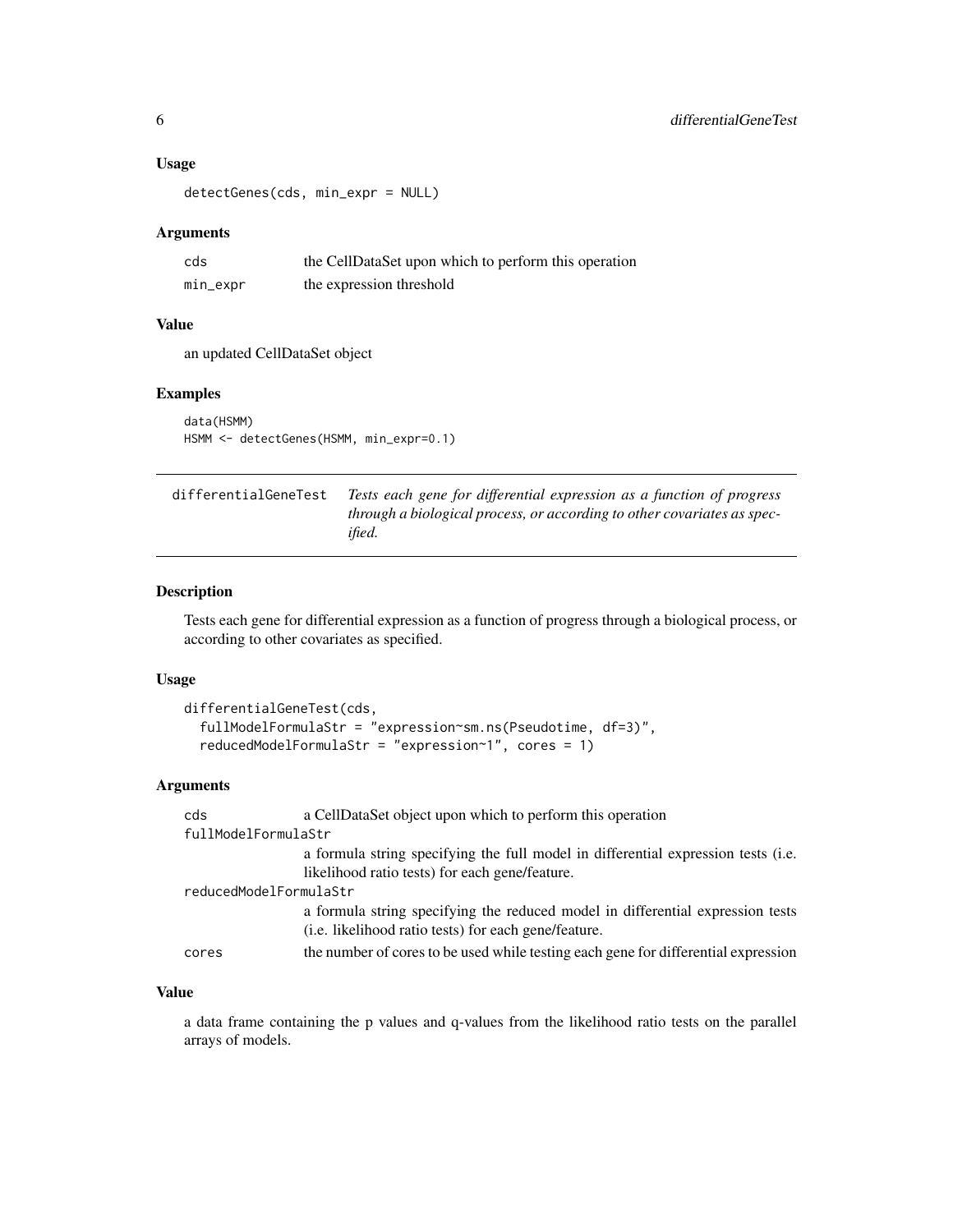<span id="page-6-0"></span>

#### Description

Fits a model for each gene in a CellDataSet object.

# Usage

```
fitModel(cds, modelFormulaStr = "expression~sm.ns(Pseudotime, df=3)",
  cores = 1)
```
#### Arguments

| cds             | the CellDataSet upon which to perform this operation        |
|-----------------|-------------------------------------------------------------|
| modelFormulaStr |                                                             |
|                 | a formula string specifying the model to fit for the genes. |
| cores           | the number of processor cores to be used during fitting.    |

#### Details

This function fits a Tobit-family vector generalized additive model (VGAM) from the VGAM package for each gene in a CellDataSet. The default formula string speficies that the (log transformed) expression values follow a Tobit distribution with upper and lower bounds specificed by max\_expr and min\_expr, respectively. By default, expression levels are modeled as smooth functions of the Pseudotime value of each cell. That is, expression is a function of progress through the biological process. More complicated formulae can be provided to account for additional covariates (e.g. day collected, genotype of cells, media conditions, etc).

#### Value

a list of VGAM model objects

| minSpanningTree | Retrieves the minimum spanning tree generated by Monocle during |
|-----------------|-----------------------------------------------------------------|
|                 | cell ordering.                                                  |

#### Description

Retrieves the minimum spanning tree generated by Monocle during cell ordering.

#### Usage

minSpanningTree(cds)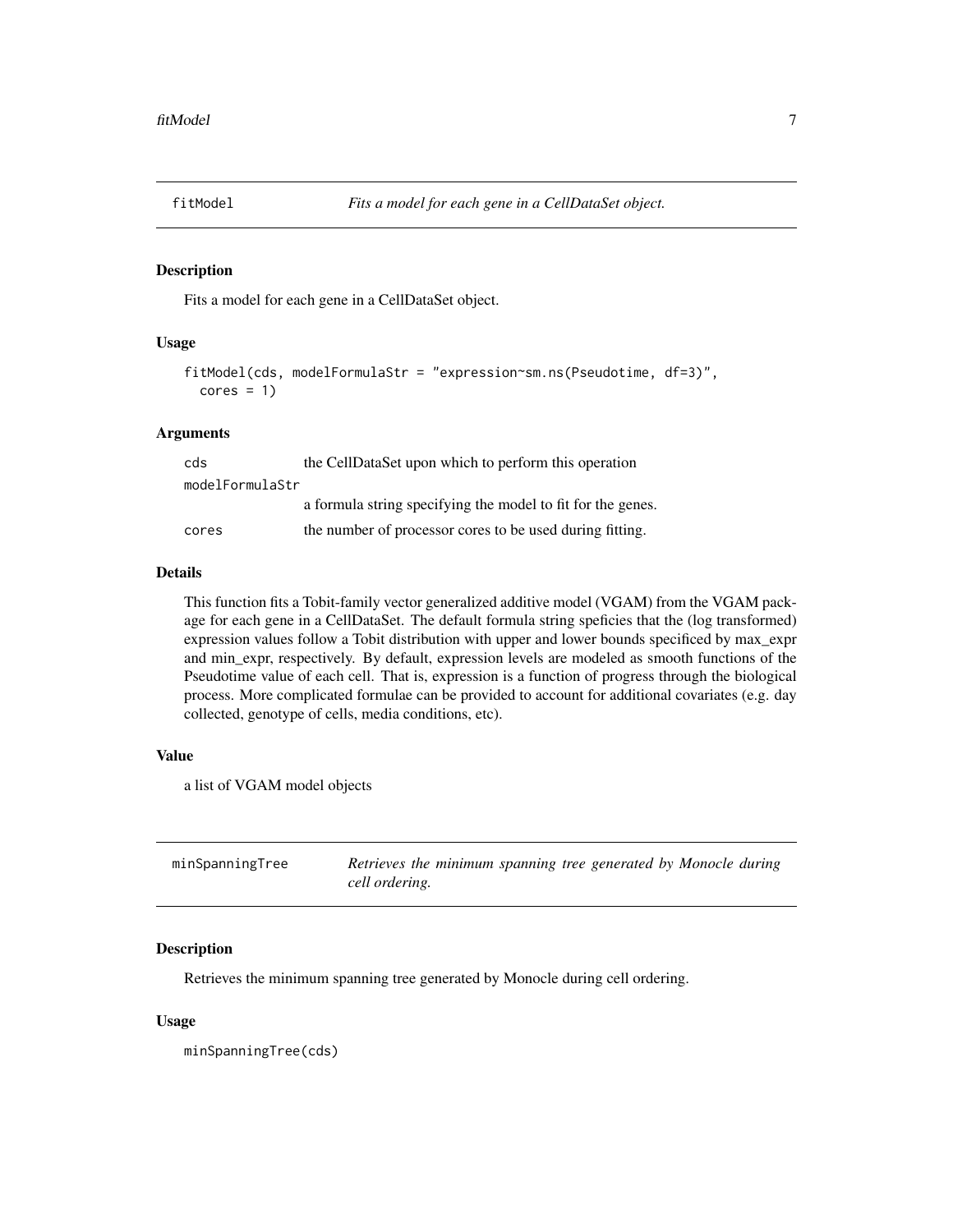<span id="page-7-0"></span>cds expression data matrix for an experiment

#### Value

An igraph object representing the CellDataSet's minimum spanning tree.

# Examples

data(HSMM) T <- minSpanningTree(HSMM)

| minSpanningTree<- | Sets the minimum spanning tree used by Monocle during cell ordering. |
|-------------------|----------------------------------------------------------------------|
|                   | Not intended to be called directly.                                  |

#### Description

Sets the minimum spanning tree used by Monocle during cell ordering. Not intended to be called directly.

#### Usage

```
minSpanningTree(cds) <- value
```
# Arguments

| cds   | A CellDataSet object.                                  |
|-------|--------------------------------------------------------|
| value | an igraph object describing the minimum spanning tree. |

# Value

An updated CellDataSet object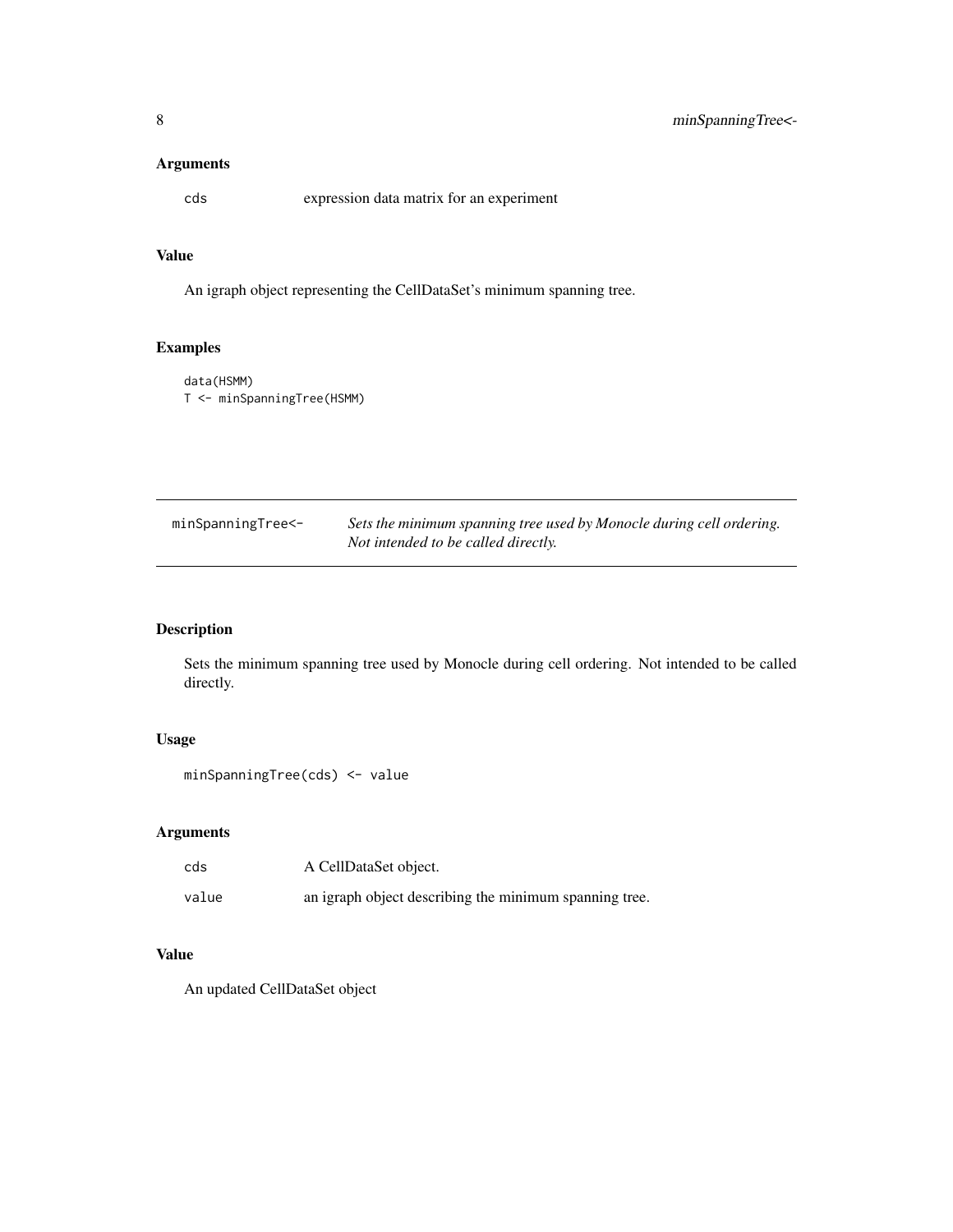<span id="page-8-0"></span>

#### Description

Creates a new CellDateSet object.

#### Usage

```
newCellDataSet(cellData, phenoData = NULL, featureData = NULL,
  lowerDetectionLimit = 0.1, expressionFamily = VGAM::tobit(Lower =
  log10(lowerDetectionLimit), lmu = "identitylink"))
```
#### Arguments

| cellData            | expression data matrix for an experiment                              |
|---------------------|-----------------------------------------------------------------------|
| phenoData           | data frame containing attributes of individual cells                  |
| featureData         | data frame containing attributes of features (e.g. genes)             |
| lowerDetectionLimit |                                                                       |
|                     | the minimum expression level that consistitutes true expression       |
| expressionFamily    |                                                                       |
|                     | the VGAM family function to be used for expression response variables |

#### Value

a new CellDataSet object

#### Examples

```
## Not run:
sample_sheet_small <- read.delim("../data/sample_sheet_small.txt", row.names=1)
sample_sheet_small$Time <- as.factor(sample_sheet_small$Time)
gene_annotations_small <- read.delim("../data/gene_annotations_small.txt", row.names=1)
fpkm_matrix_small <- read.delim("../data/fpkm_matrix_small.txt")
pd <- new("AnnotatedDataFrame", data = sample_sheet_small)
fd <- new("AnnotatedDataFrame", data = gene_annotations_small)
HSMM <- new("CellDataSet", exprs = as.matrix(fpkm_matrix_small), phenoData = pd, featureData = fd)
```
## End(Not run)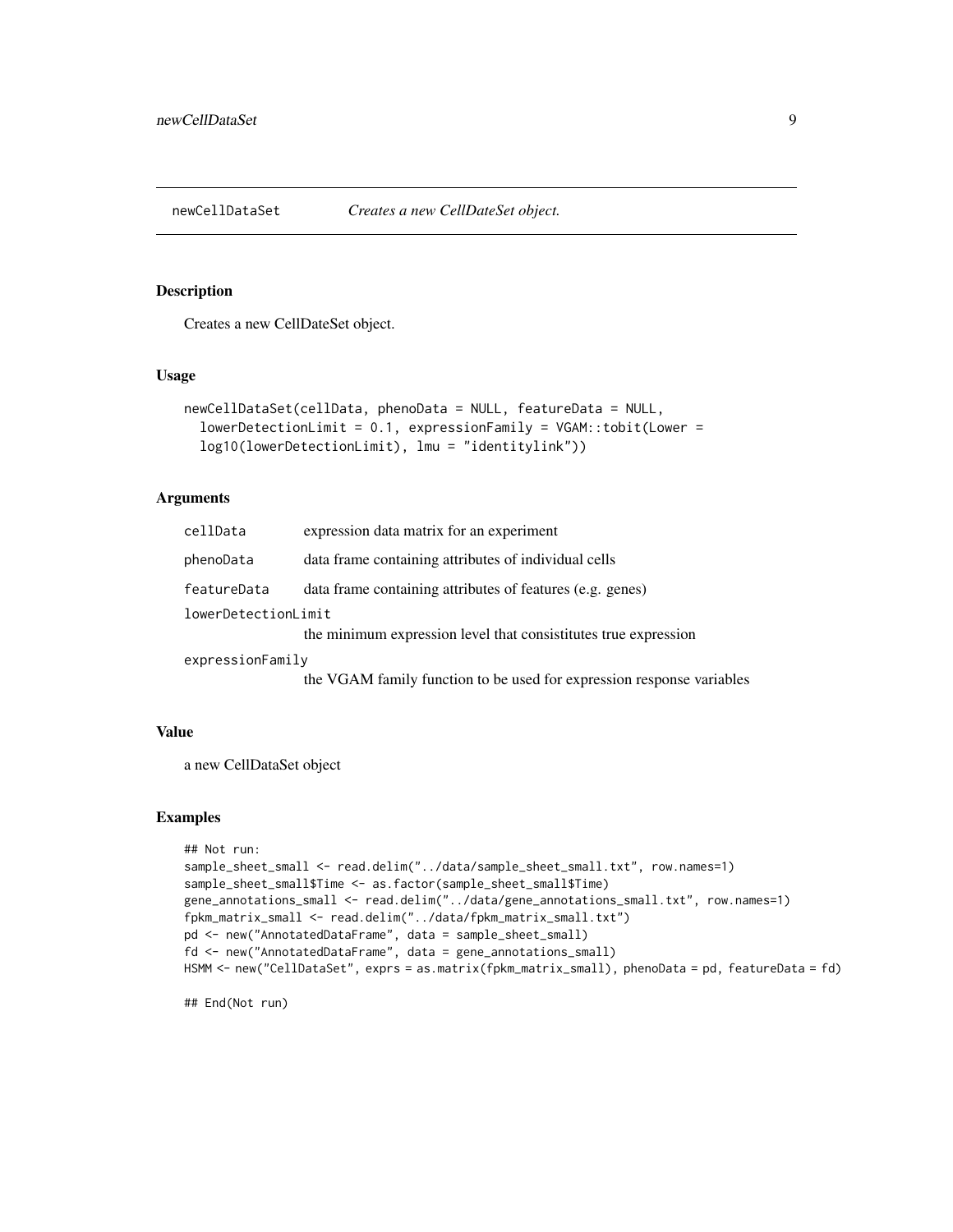<span id="page-9-0"></span>

#### Description

Orders cells according to progress through a learned biological process.

#### Usage

```
orderCells(cds, num_paths = 1, reverse = FALSE, root_cell = NULL)
```
# Arguments

| cds       | the CellDataSet upon which to perform this operation                                    |
|-----------|-----------------------------------------------------------------------------------------|
| num_paths | the number of end-point cell states to allow in the biological process.                 |
| reverse   | whether to reverse the beginning and end points of the learned biological pro-<br>cess. |
| root_cell | the name of a cell to use as the root of the ordering tree.                             |

#### Value

an updated CellDataSet object, in which phenoData contains values for State and Pseudotime for each cell

plot\_clusters *Plots the minimum spanning tree on cells.*

#### Description

Plots the minimum spanning tree on cells.

```
plot_clusters(cds, clustering, drawSummary = TRUE, sumFun = mean_cl_boot,
  ncol = NULL, nrow = NULL, row_samples = NULL, callout_ids = NULL)
```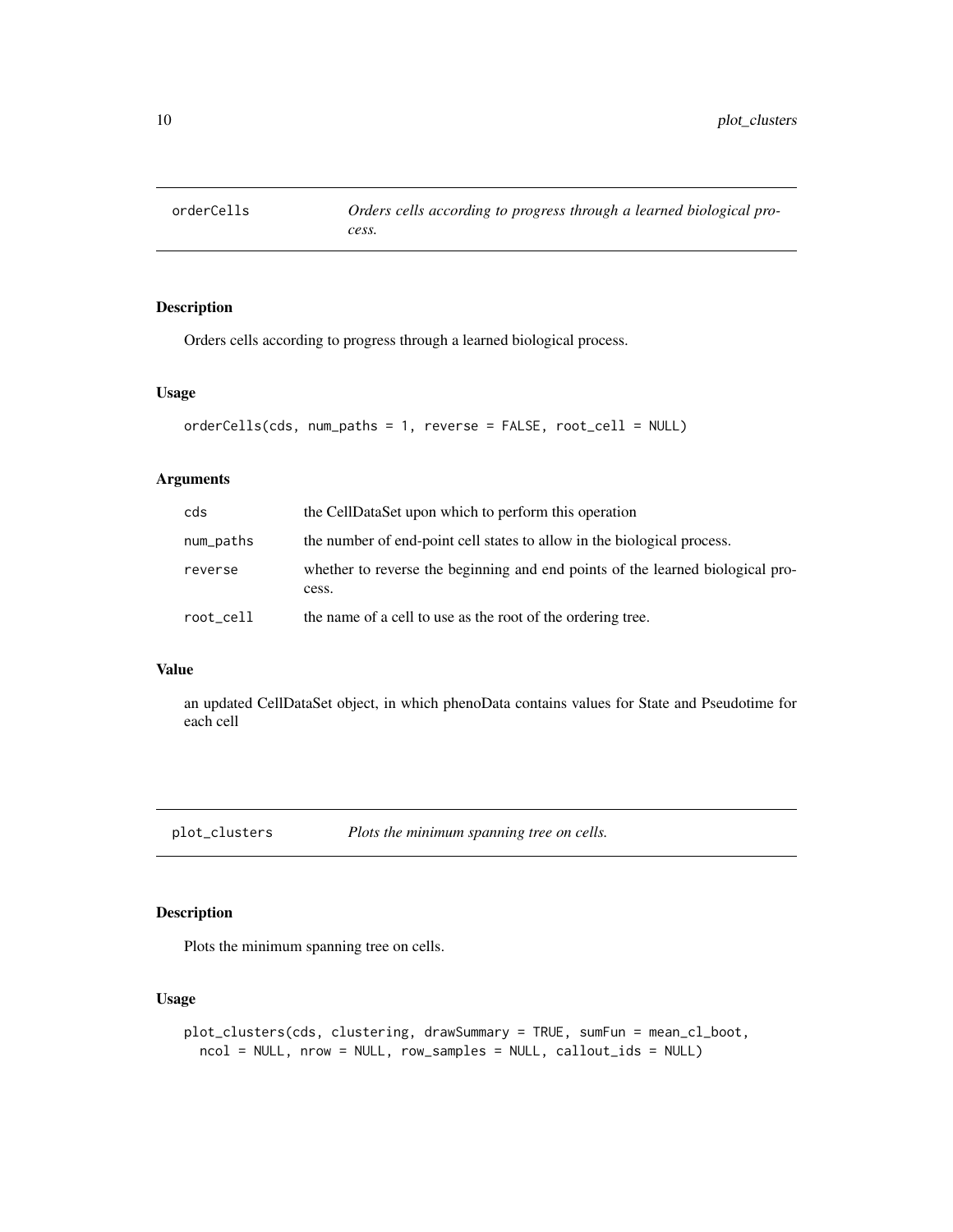<span id="page-10-0"></span>

| cds         | CellDataSet for the experiment                                            |
|-------------|---------------------------------------------------------------------------|
| clustering  | a clustering object produced by clusterCells                              |
| drawSummary | whether to draw the summary line for each cluster                         |
| sumFun      | whether the function used to generate the summary for each cluster        |
| ncol        | number of columns used to layout the faceted cluster panels               |
| nrow        | number of columns used to layout the faceted cluster panels               |
| row_samples | how many genes to randomly select from the data                           |
| callout_ids | a vector of gene names or gene ids to manually render as part of the plot |

#### Value

a ggplot2 plot object

#### Examples

```
## Not run:
```

```
full_model_fits <- fitModel(HSMM_filtered[sample(nrow(fData(HSMM_filtered)), 100),], modelFormulaStr="expressio
expression_curve_matrix <- responseMatrix(full_model_fits)
clusters <- clusterGenes(expression_curve_matrix, k=4)
plot_clusters(HSMM_filtered[ordering_genes,], clusters)
```
## End(Not run)

plot\_genes\_in\_pseudotime

*Plots expression for one or more genes as a function of pseudotime*

#### Description

Plots expression for one or more genes as a function of pseudotime

```
plot_genes_in_pseudotime(cds_subset, min_expr = NULL, cell_size = 0.75,
 nrow = NULL, ncol = 1, panel_order = NULL, color_by = "State",
  trend_formula = "adjusted_expression ~ sm.ns(Pseudotime, df=3)",
  label_by_short_name = TRUE)
```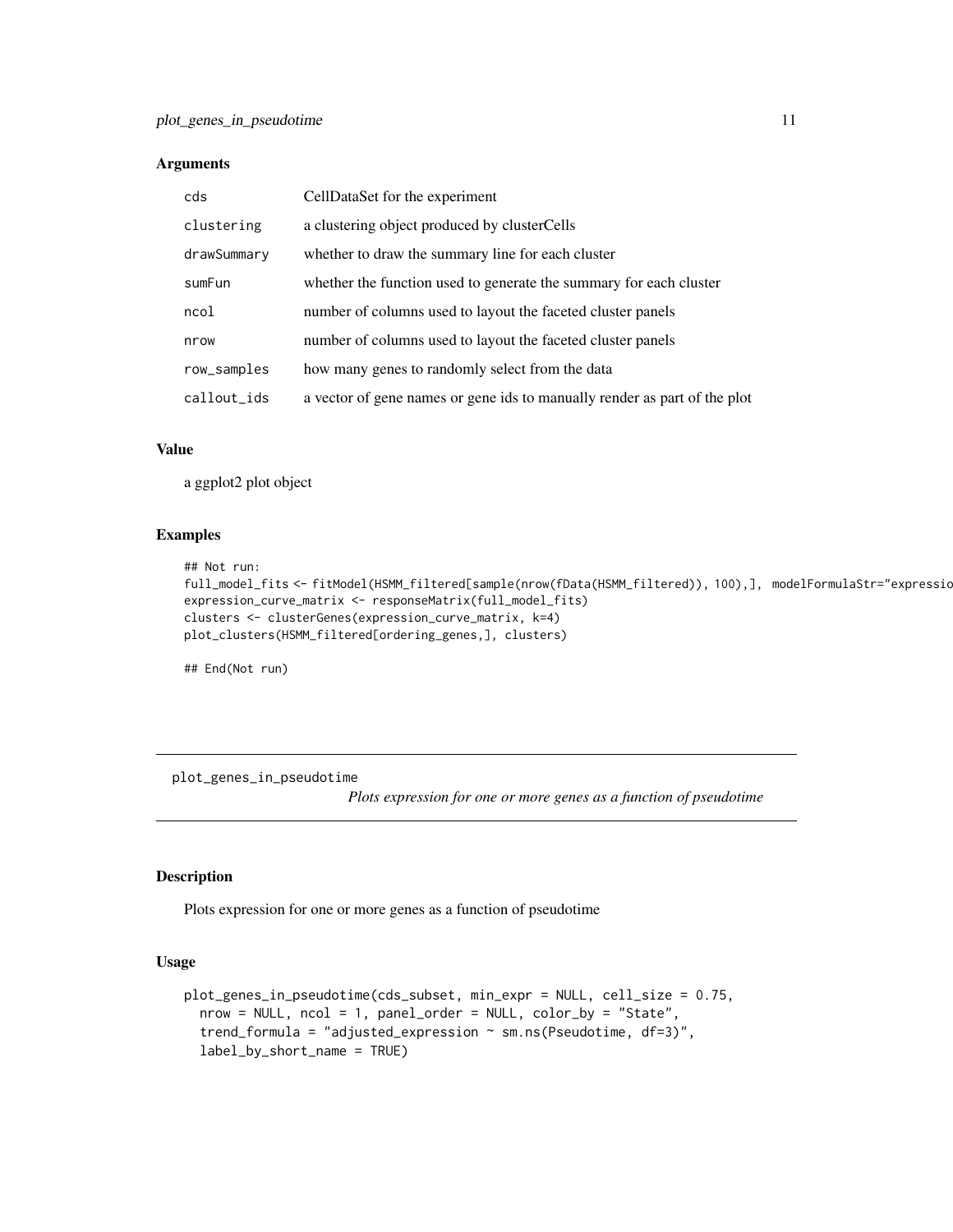| cds_subset          | CellDataSet for the experiment                                                        |  |
|---------------------|---------------------------------------------------------------------------------------|--|
| min_expr            | the minimum (untransformed) expression level to use in plotted the genes.             |  |
| cell_size           | the size (in points) of each cell used in the plot                                    |  |
| nrow                | the number of rows used when laying out the panels for each gene's expression         |  |
| ncol                | the number of columns used when laying out the panels for each gene's expres-<br>sion |  |
| panel_order         | the order in which genes should be layed out (left-to-right, top-to-bottom)           |  |
| color_bv            | the cell attribute (e.g. the column of pData(cds)) to be used to color each cell      |  |
| trend_formula       | the model formula to be used for fitting the expression trend over pseudotime         |  |
| label_by_short_name |                                                                                       |  |
|                     | label figure panels by gene_short_name (TRUE) or feature id (FALSE)                   |  |

#### Value

a ggplot2 plot object

#### Examples

```
## Not run:
data(HSMM)
my_genes <- row.names(subset(fData(HSMM), gene_short_name %in% c("CDK1", "MEF2C", "MYH3")))
cds_subset <- HSMM[my_genes,]
plot_genes_in_pseudotime(cds_subset, color_by="Time")
```
## End(Not run)

plot\_genes\_jitter *Plots expression for one or more genes as a jittered, grouped points*

### Description

Plots expression for one or more genes as a jittered, grouped points

```
plot_genes_jitter(cds_subset, grouping = "State", min_expr = 0.1,
 cell\_size = 0.75, nrow = NULL, ncol = 1, panel_order = NULL,
 color_by = NULL, plot_trend = FALSE, label_by_short_name = TRUE)
```
<span id="page-11-0"></span>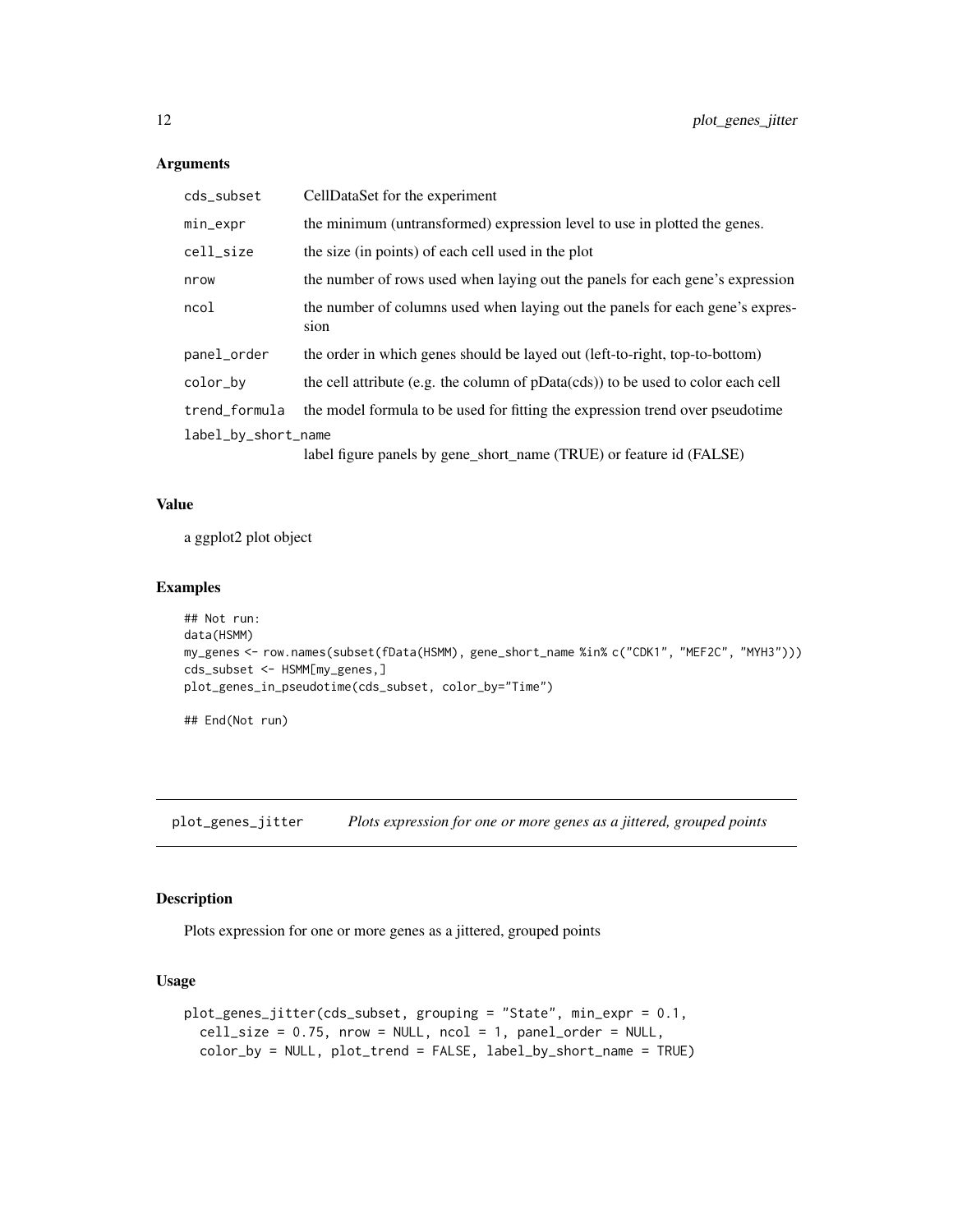<span id="page-12-0"></span>

| cds_subset          | CellDataSet for the experiment                                                                   |
|---------------------|--------------------------------------------------------------------------------------------------|
| grouping            | the cell attribute (e.g. the column of pData(cds)) to group cells by on the hori-<br>zontal axis |
| min_expr            | the minimum (untransformed) expression level to use in plotted the genes.                        |
| cell_size           | the size (in points) of each cell used in the plot                                               |
| nrow                | the number of rows used when laying out the panels for each gene's expression                    |
| ncol                | the number of columns used when laying out the panels for each gene's expres-<br>sion            |
| panel_order         | the order in which genes should be layed out (left-to-right, top-to-bottom)                      |
| color_by            | the cell attribute (e.g. the column of pData(cds)) to be used to color each cell                 |
| plot_trend          | whether to plot a trendline tracking the average expression across the horizontal<br>axis.       |
| label_by_short_name |                                                                                                  |
|                     | label figure panels by gene_short_name (TRUE) or feature id (FALSE)                              |

#### Value

a ggplot2 plot object

#### Examples

```
## Not run:
data(HSMM)
MYOG_ID1 <- HSMM[row.names(subset(fData(HSMM), gene_short_name %in% c("MYOG", "ID1"))),]
plot_genes_jitter(MYOG_ID1, grouping="Media", ncol=2)
```
## End(Not run)

plot\_genes\_positive\_cells

*Plots the number of cells expressing one or more genes as a barplot*

#### Description

Plots the number of cells expressing one or more genes as a barplot

```
plot_genes_positive_cells(cds_subset, grouping = "State", min_expr = 0.1,
  nrow = NULL, ncol = 1, panel_order = NULL, plot_as_fraction = TRUE,
  label_by_short_name = TRUE)
```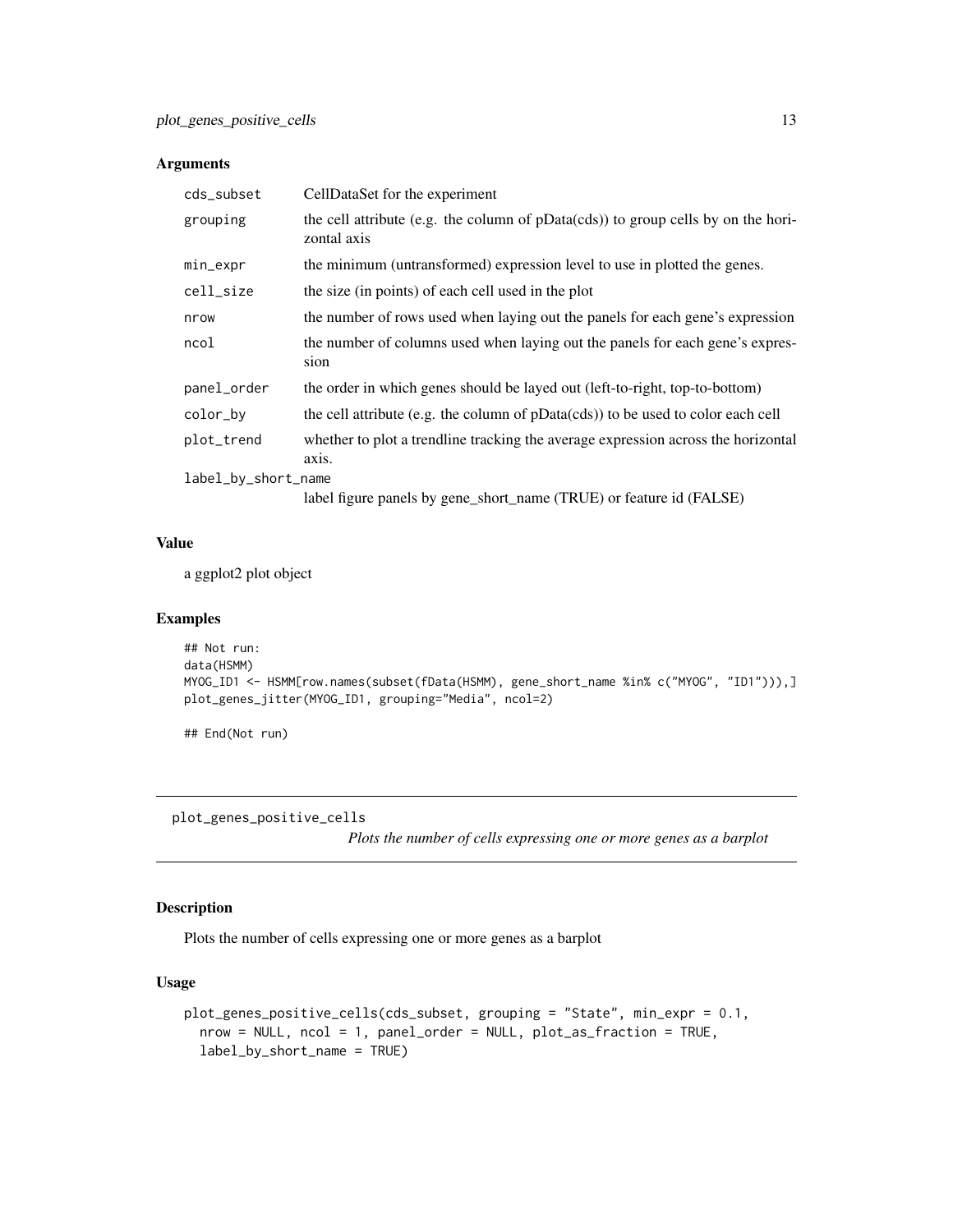<span id="page-13-0"></span>

| cds_subset          | CellDataSet for the experiment                                                                      |  |
|---------------------|-----------------------------------------------------------------------------------------------------|--|
| grouping            | the cell attribute (e.g. the column of $pData(cds)$ ) to group cells by on the hori-<br>zontal axis |  |
| min_expr            | the minimum (untransformed) expression level to use in plotted the genes.                           |  |
| nrow                | the number of rows used when laying out the panels for each gene's expression                       |  |
| ncol                | the number of columns used when laying out the panels for each gene's expres-<br>sion               |  |
| panel_order         | the order in which genes should be layed out (left-to-right, top-to-bottom)                         |  |
| plot_as_fraction    |                                                                                                     |  |
|                     | whether to show the percent instead of the number of cells expressing each gene                     |  |
| label_by_short_name |                                                                                                     |  |
|                     | label figure panels by gene_short_name (TRUE) or feature id (FALSE)                                 |  |

# Value

a ggplot2 plot object

#### Examples

```
## Not run:
data(HSMM)
MYOG_ID1 <- HSMM[row.names(subset(fData(HSMM), gene_short_name %in% c("MYOG", "ID1"))),]
plot_genes_positive_cells(MYOG_ID1, grouping="Media", ncol=2)
```
## End(Not run)

plot\_spanning\_tree *Plots the minimum spanning tree on cells.*

# Description

Plots the minimum spanning tree on cells.

```
plot_spanning_tree(cds, x = 1, y = 2, color_by = "State",
  show_tree = TRUE, show_backbone = TRUE, backbone_color = "black",
 markers = NULL, show_cell_names = FALSE, cell_name_size = 1)
```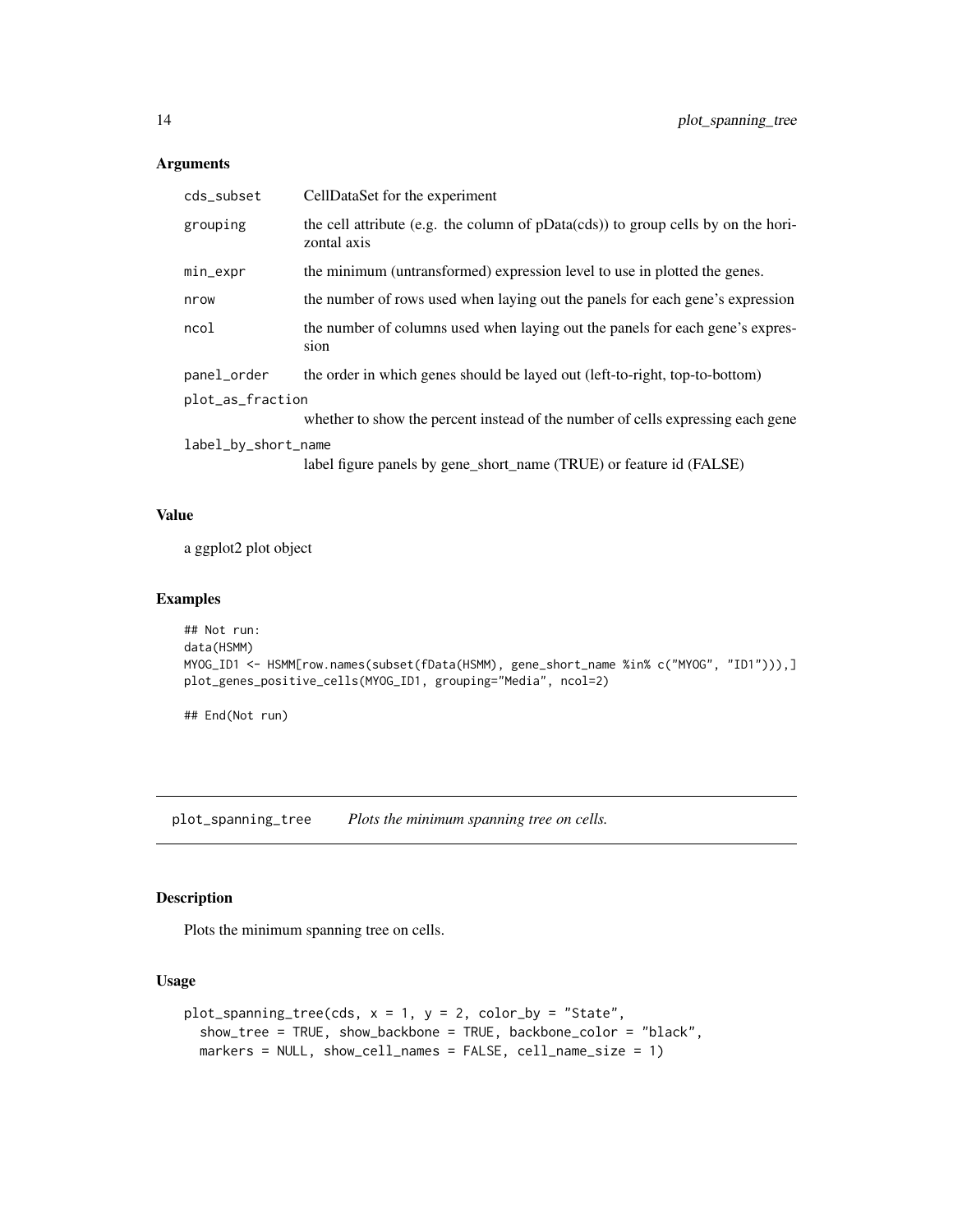#### <span id="page-14-0"></span>reducedDimA 15

#### Arguments

| cds             | CellDataSet for the experiment                                                    |
|-----------------|-----------------------------------------------------------------------------------|
| X               | the column of reduced DimS(cds) to plot on the horizontal axis                    |
| У               | the column of reduced DimS(cds) to plot on the vertical axis                      |
| color_by        | the cell attribute (e.g. the column of $pData(cds)$ ) to map to each cell's color |
| show_tree       | whether to show the links between cells connected in the minimum spanning<br>tree |
| show_backbone   | whether to show the diameter path of the MST used to order the cells              |
|                 | backbone_color the color used to render the backbone.                             |
| markers         | a gene name or gene id to use for setting the size of each cell in the plot       |
| show_cell_names |                                                                                   |
|                 | draw the name of each cell in the plot                                            |
|                 | cell_name_size the size of cell name labels                                       |

#### Value

a ggplot2 plot object

# Examples

```
## Not run:
data(HSMM)
plot_spanning_tree(HSMM)
plot_spanning_tree(HSMM, color_by="Pseudotime", show_backbone=FALSE)
plot_spanning_tree(HSMM, markers="MYH3")
```
## End(Not run)

| reducedDimA | Retrieves the weights that transform the cells' coordinates in the re- |
|-------------|------------------------------------------------------------------------|
|             | duced dimension space back to the full (whitened) space.               |

#### Description

Retrieves the weights that transform the cells' coordinates in the reduced dimension space back to the full (whitened) space.

#### Usage

reducedDimA(cds)

#### Arguments

cds A CellDataSet object.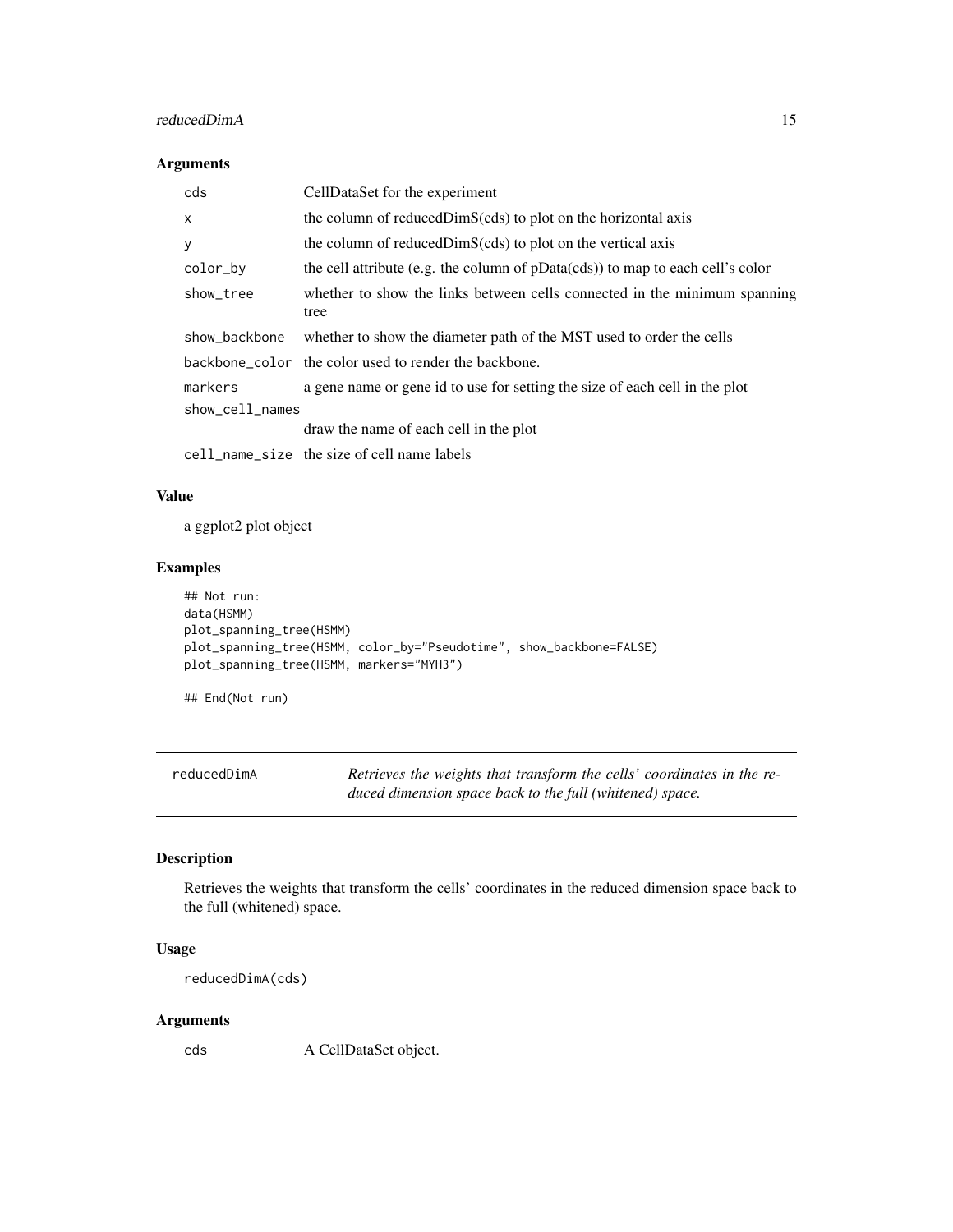# Value

A matrix that when multiplied by a reduced-dimension set of coordinates for the CellDataSet, recovers a matrix in the full (whitened) space

#### Examples

```
data(HSMM)
A <- reducedDimA(HSMM)
```

| reducedDimA<- | Sets the weights transform the cells' coordinates in the reduced dimen- |
|---------------|-------------------------------------------------------------------------|
|               | sion space back to the full (whitened) space.                           |

#### Description

Sets the weights transform the cells' coordinates in the reduced dimension space back to the full (whitened) space.

#### Usage

reducedDimA(cds) <- value

#### Arguments

| cds   | A CellDataSet object.             |
|-------|-----------------------------------|
| value | A whitened expression data matrix |

#### Value

An updated CellDataSet object

| reducedDimS | Retrieves the coordinates of each cell in the reduced-dimensionality |
|-------------|----------------------------------------------------------------------|
|             | space generated by calls to reduceDimension.                         |

# Description

Retrieves the coordinates of each cell in the reduced-dimensionality space generated by calls to reduceDimension.

#### Usage

reducedDimS(cds)

<span id="page-15-0"></span>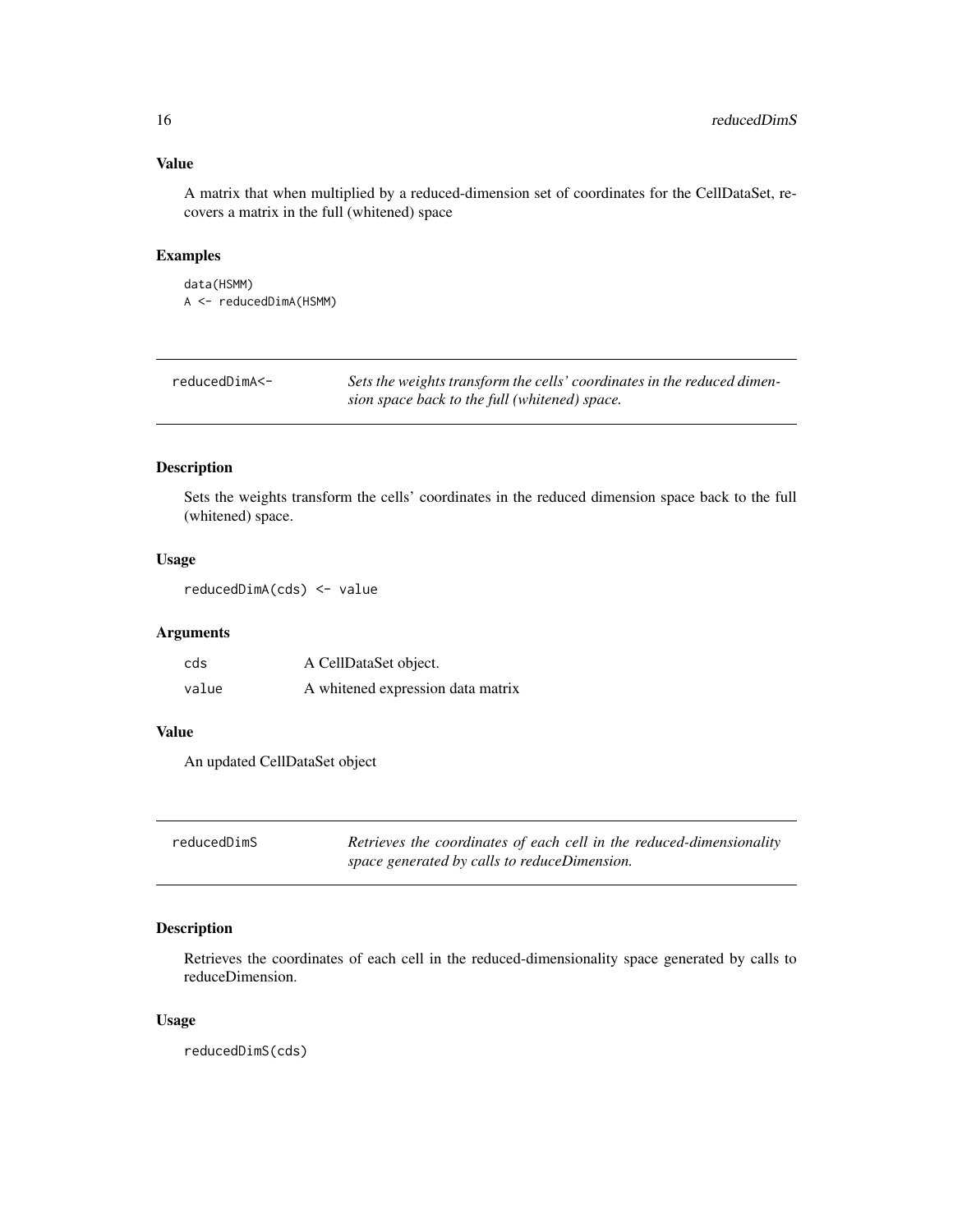# <span id="page-16-0"></span>reducedDimS<- 17

#### Arguments

cds A CellDataSet object.

#### Value

A matrix, where rows are cell coordinates and columns correspond to dimensions of the reduced space.

# Examples

```
data(HSMM)
S <- reducedDimS(HSMM)
```

| reducedDimS<- | Sets the coordinates of each cell in the reduced-dimensionality space. |
|---------------|------------------------------------------------------------------------|
|               | Not intended to be called directly.                                    |

#### Description

Sets the coordinates of each cell in the reduced-dimensionality space. Not intended to be called directly.

# Usage

```
reducedDimS(cds) <- value
```
#### Arguments

| cds   | A CellDataSet object.                                                                 |
|-------|---------------------------------------------------------------------------------------|
| value | A matrix of coordinates specifying each cell's position in the reduced-dimensionality |
|       | space.                                                                                |

# Value

An update CellDataSet object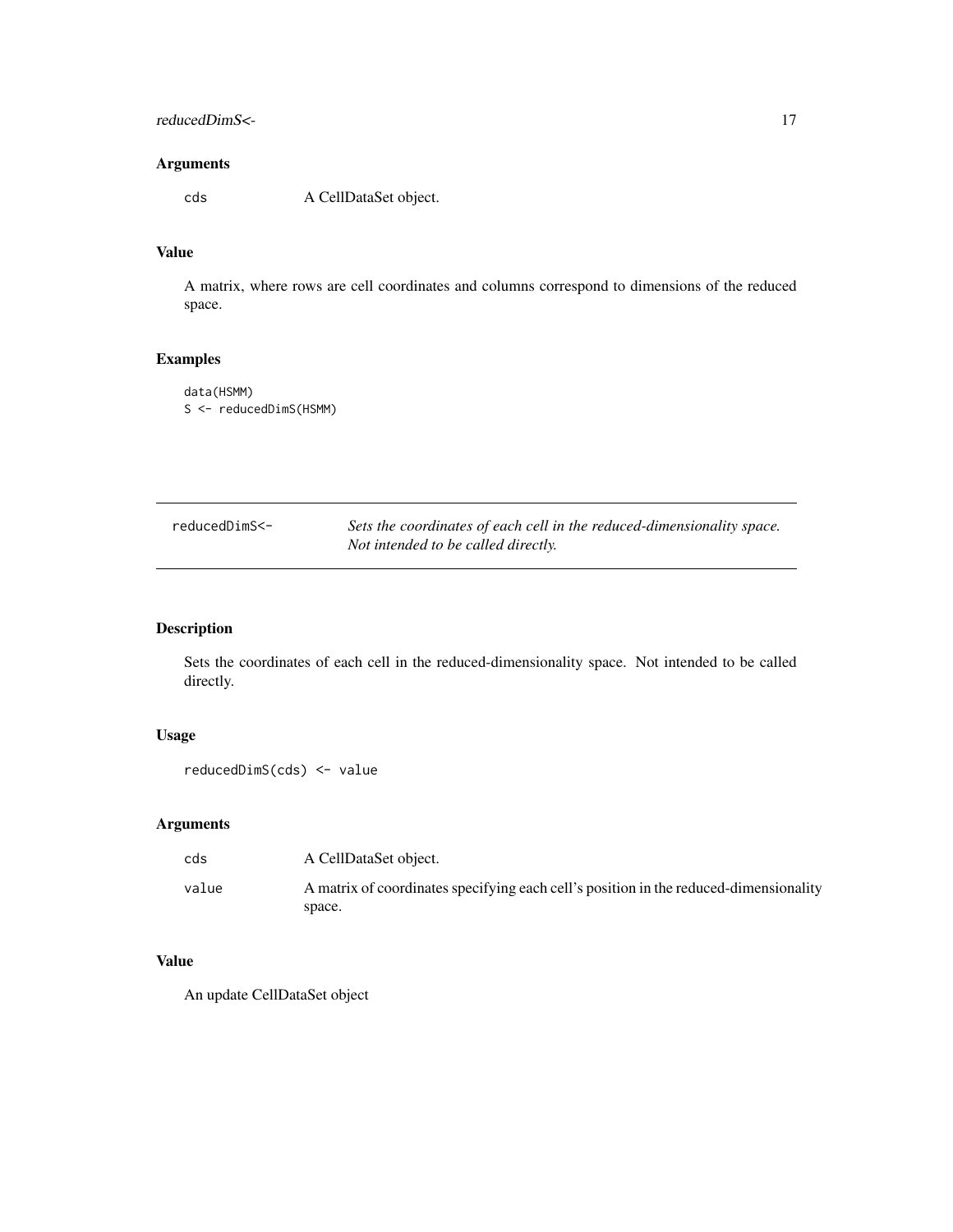<span id="page-17-0"></span>reducedDimW *Retrieves the expression values for each cell (as a matrix) after whitening during independent component analysis.*

#### Description

Retrieves the expression values for each cell (as a matrix) after whitening during independent component analysis.

#### Usage

reducedDimW(cds)

#### Arguments

cds A CellDataSet object.

# Value

A matrix, where each row is a set of whitened expression values for a feature and columns are cells.

#### Examples

|  | data(HSMM)                |
|--|---------------------------|
|  | $W < -$ reducedDimW(HSMM) |

| reducedDimW<- | Sets the whitened expression values for each cell prior to independent |
|---------------|------------------------------------------------------------------------|
|               | component analysis. Not intended to be called directly.                |

#### Description

Sets the whitened expression values for each cell prior to independent component analysis. Not intended to be called directly.

# Usage

reducedDimW(cds) <- value

# Arguments

| cds   | A CellDataSet object.             |
|-------|-----------------------------------|
| value | A whitened expression data matrix |

#### Value

An updated CellDataSet object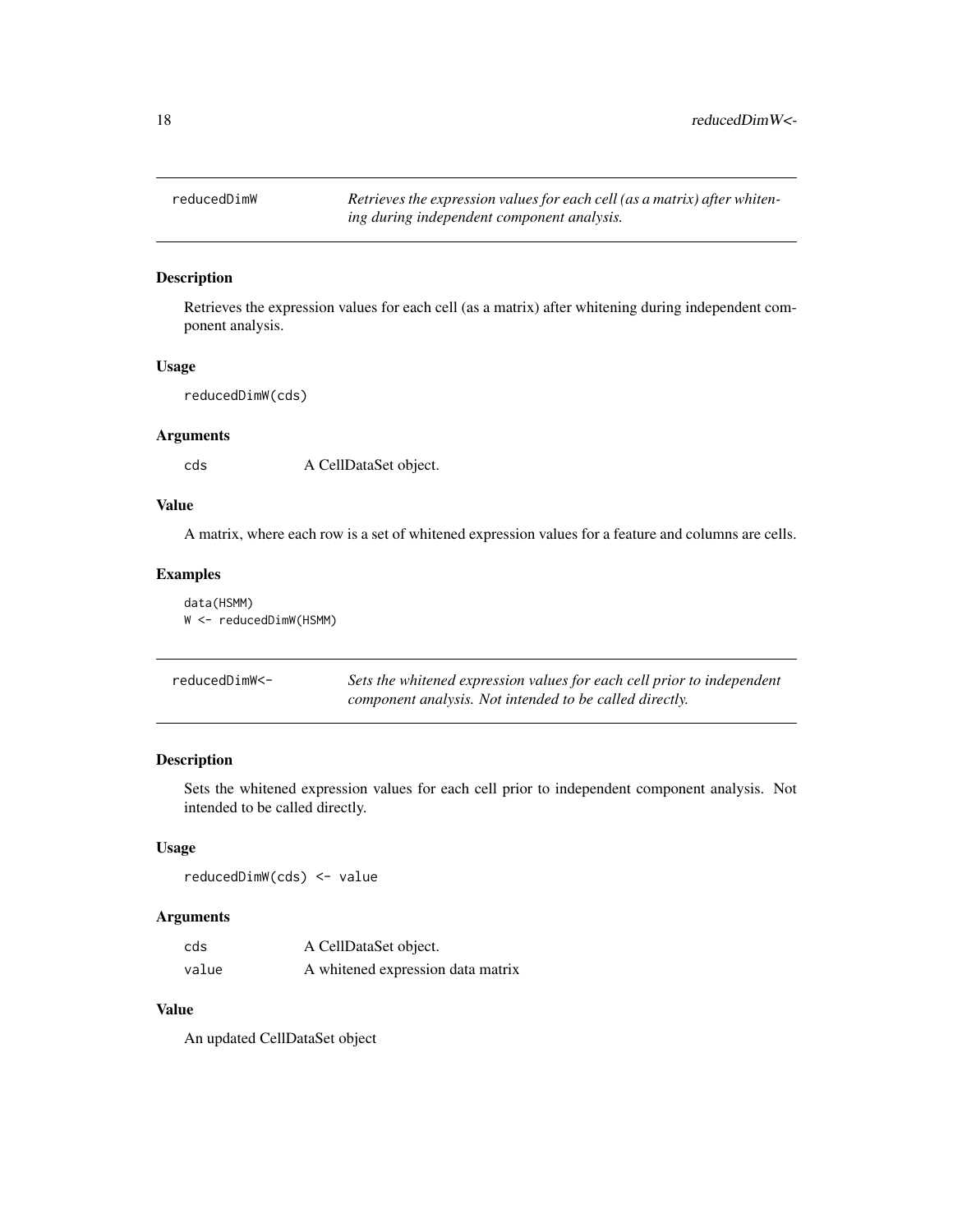<span id="page-18-0"></span>reduceDimension *Computes a projection of a CellDataSet object into a lower dimensional space*

# Description

Computes a projection of a CellDataSet object into a lower dimensional space

#### Usage

```
reduceDimension(cds, max_components = 2, use_irlba = TRUE,
 pseudo\_{expr} = 1, batch = NULL, covariates = NULL, ...)
```
# Arguments

| cds               | the CellDataSet upon which to perform this operation                                                                          |
|-------------------|-------------------------------------------------------------------------------------------------------------------------------|
|                   | max_components the dimensionality of the reduced space                                                                        |
| use_irlba         | Whether to use the IRLBA package for ICA reduction.                                                                           |
| pseudo_expr       | amount to increase expression values before dimensionality reduction                                                          |
| batch             | a vector of labels specifying batch for each cell, the effects of which will be<br>removed prior to dimensionality reduction. |
| covariates        | a numeric vector or matrix specifying continuous effects to be removed prior to<br>dimensionality reduction                   |
| $\cdot\cdot\cdot$ | additional arguments to pass to the dimensionality reduction function                                                         |

#### Details

Currently, Monocle supports dimensionality reduction with Independent Component Analysis (ICA).

#### Value

an updated CellDataSet object

responseMatrix *Response values*

#### Description

Generates a matrix of response values for a set of fitted models

#### Usage

responseMatrix(models)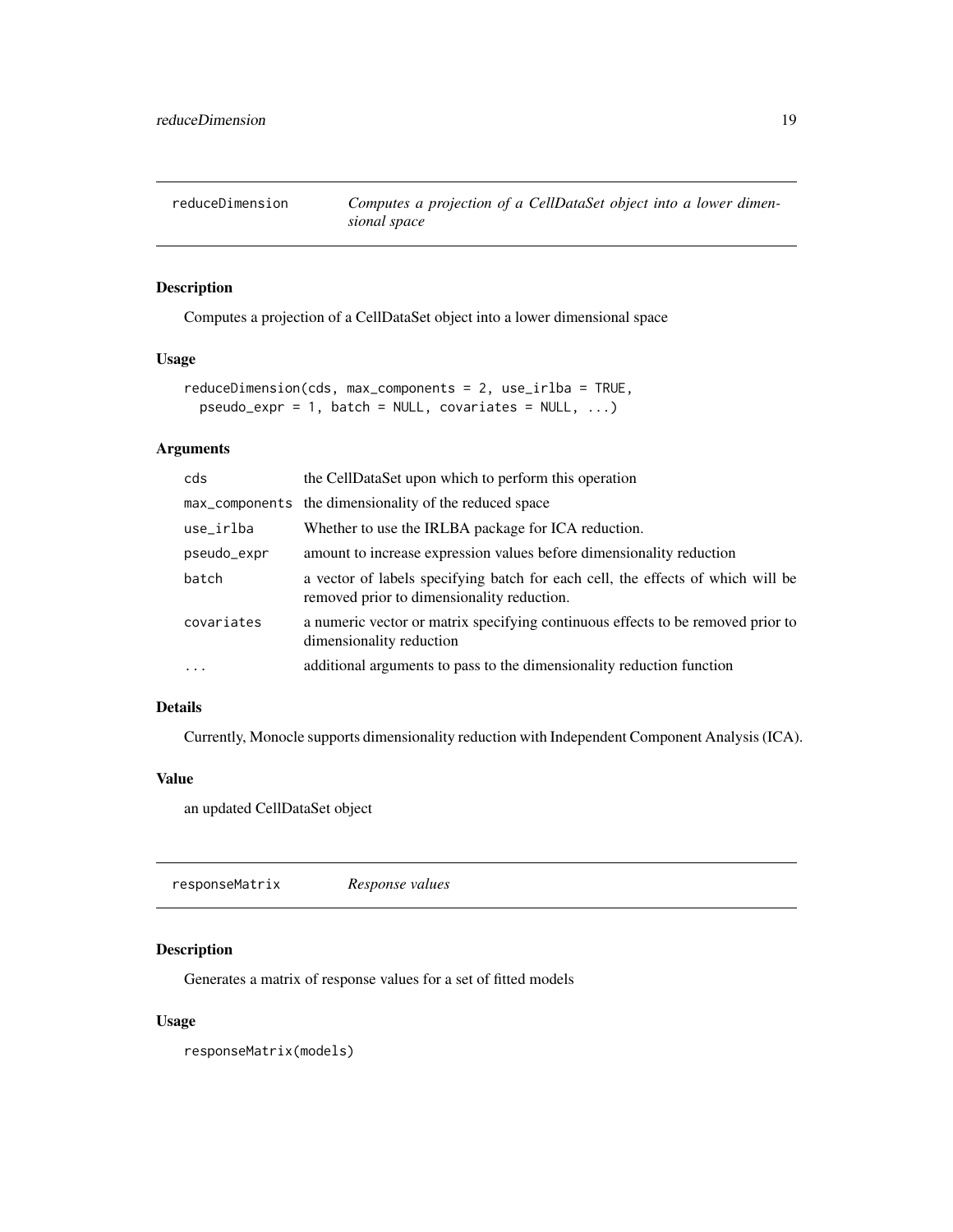models a list of models, e.g. as returned by fitModels()

#### Value

a matrix where each row is a vector of response values for a particular feature's model, and columns are cells.

selectNegentropyGenes *Filter genes with extremely high or low negentropy*

#### Description

Filter genes with extremely high or low negentropy

#### Usage

```
selectNegentropyGenes(cds, lower_negentropy_bound = "0%",
 upper_negentropy_bound = "99%", expression_lower_thresh = 0.1,
 expression_upper_thresh = Inf)
```
#### Arguments

cds a CellDataSet object upon which to perform this operation lower\_negentropy\_bound the centile below which to exclude to genes upper\_negentropy\_bound the centile above which to exclude to genes expression\_lower\_thresh the expression level below which to exclude genes used to determine negentropy expression\_upper\_thresh the expression level above which to exclude genes used to determine negentropy

#### Value

a vector of gene names

#### Examples

```
## Not run:
reasonableNegentropy <- selectNegentropyGenes(HSMM, "07%", "95%", 1, 100)
## End(Not run)
```
<span id="page-19-0"></span>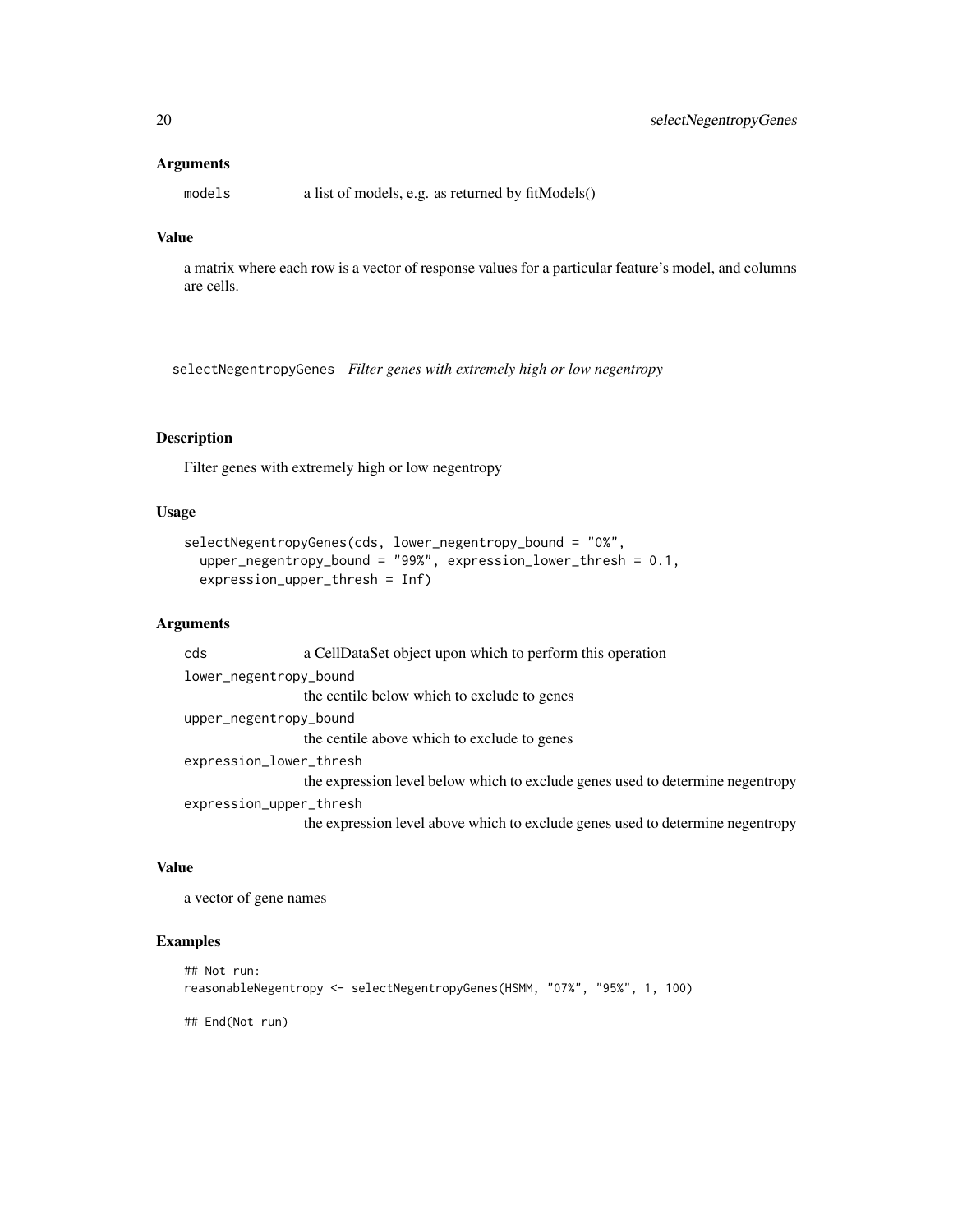<span id="page-20-0"></span>setOrderingFilter *Sets the features (e.g. genes) to be used for ordering cells in pseudotime.*

# Description

Sets the features (e.g. genes) to be used for ordering cells in pseudotime.

## Usage

```
setOrderingFilter(cds, ordering_genes)
```
# Arguments

| cds | the CellDataSet upon which to perform this operation                                          |
|-----|-----------------------------------------------------------------------------------------------|
|     | ordering genes a vector of feature ids (from the CellDataSet's featureData) used for ordering |
|     | cells                                                                                         |

# Value

an updated CellDataSet object